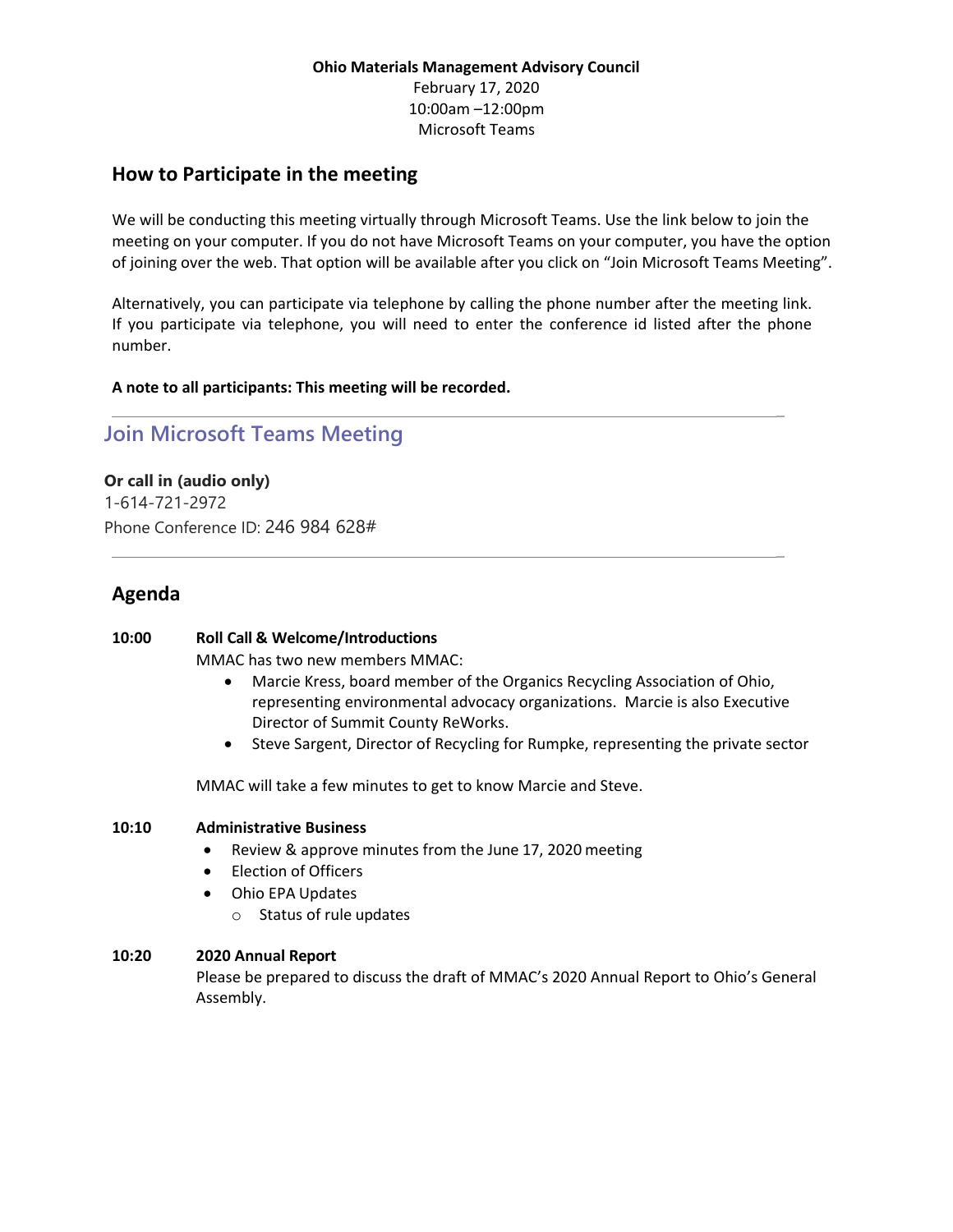February 17, 2021 MMAC Agenda Page 2

- **10:40 Update regarding the 2021 Ohio EPA Recycling and Litter Prevention Grants** April Stevens, Supervisor of the Division of Environmental and Financial Assistance, will provide an overview of the current grant round.
- **10:55 Division of Materials and Waste Management Accomplishments and Priorities** Vlad Cica, Chief of the Division of Materials and Waste Management, will give an update regarding the Division's accomplishments in 2020 and priorities for 2021.

#### **11:15 Planning for Future Meetings**

- Please come to the meeting prepared to discuss your ideas for MMAC's priorities for 2020. The goal is to identify at least one goal that MMAC can complete in 2021 and one longer term goal.
- Revisit MMAC's By-laws –Ohio's legislature extended the ability for public bodies to hold open meetings virtually until July 2021. However, it is likely that Ohio EPA will continue to hold meetings virtually, including MMAC, beyond then. If the open meeting extension expires July, then MMAC will need to retain the ability to meet and take formal actions virtually. MMAC will revisit its bylaws to discuss adding to the bylaws a provision allowing MMAC to continue meeting and taking formal actions virtually.
- 2021 Meeting Schedule MMAC members will set the 2021 meeting schedule. MMAC is required by law to meet twice a year. Prior to 2020, MMAC voluntarily met bimonthly.

#### **12:00 Adjourn**